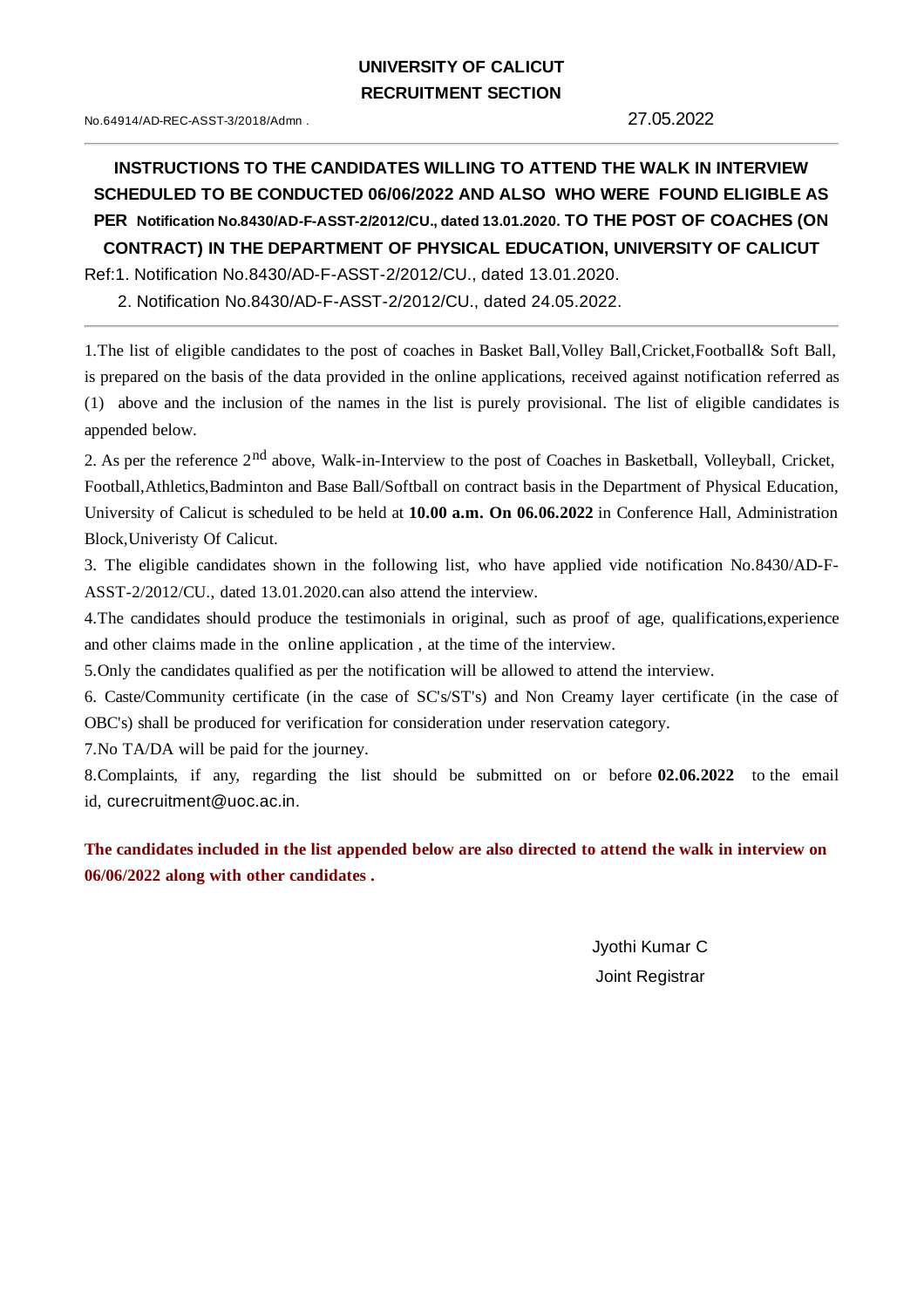| <b>APPENDIX</b>                                                                                                                                 |            |                          |            |         |  |  |  |
|-------------------------------------------------------------------------------------------------------------------------------------------------|------------|--------------------------|------------|---------|--|--|--|
| Notification No.8430/AD-F-ASST-2/2012/CU Dtd 13.01.2020                                                                                         |            |                          |            |         |  |  |  |
| Provisional list of eligible candidates for the post of Coaches in Basketball, Volleyball,<br><b>Cricket, Football and Softball on contract</b> |            |                          |            |         |  |  |  |
| Sl <sub>No</sub>                                                                                                                                | ID         | Name                     | <b>DOB</b> | Remarks |  |  |  |
| $\mathbf{1}$                                                                                                                                    | 2980000043 | <b>BOBY XAVIER</b>       | 12/03/1981 |         |  |  |  |
| $\overline{2}$                                                                                                                                  | 2980000056 | <b>DIBUMON ES</b>        | 15/01/1985 |         |  |  |  |
| 3                                                                                                                                               | 2980000017 | <b>NISARKE</b>           | 19/02/1990 |         |  |  |  |
| $\boldsymbol{4}$                                                                                                                                | 2980000065 | <b>RAGESH C R</b>        | 29/05/1992 |         |  |  |  |
| 5                                                                                                                                               | 2980000105 | <b>RAGESH KJ</b>         | 30/05/1981 |         |  |  |  |
| 6                                                                                                                                               | 2980000251 | <b>REJI ALEXANDER</b>    | 21/05/1963 |         |  |  |  |
| 7                                                                                                                                               | 2980000257 | <b>SEEJO PJ</b>          | 09/05/1980 |         |  |  |  |
| ${\bf 8}$                                                                                                                                       | 2980000108 | SOHUL K LAL              | 17/02/1995 |         |  |  |  |
| 9                                                                                                                                               | 2980000100 | SREEDHARAN K K           | 15/05/1964 |         |  |  |  |
| 10                                                                                                                                              | 2980000243 | <b>UMMER FAROOK. K K</b> | 20/07/1988 |         |  |  |  |
| 11                                                                                                                                              | 2980000165 | V M PREMKUMAR            | 10/05/1965 |         |  |  |  |
| 12                                                                                                                                              | 2980000038 | <b>VINEETH R</b>         | 04/03/1994 |         |  |  |  |
| 13                                                                                                                                              | 2980000217 | VISHNU TC                | 03/06/1990 |         |  |  |  |